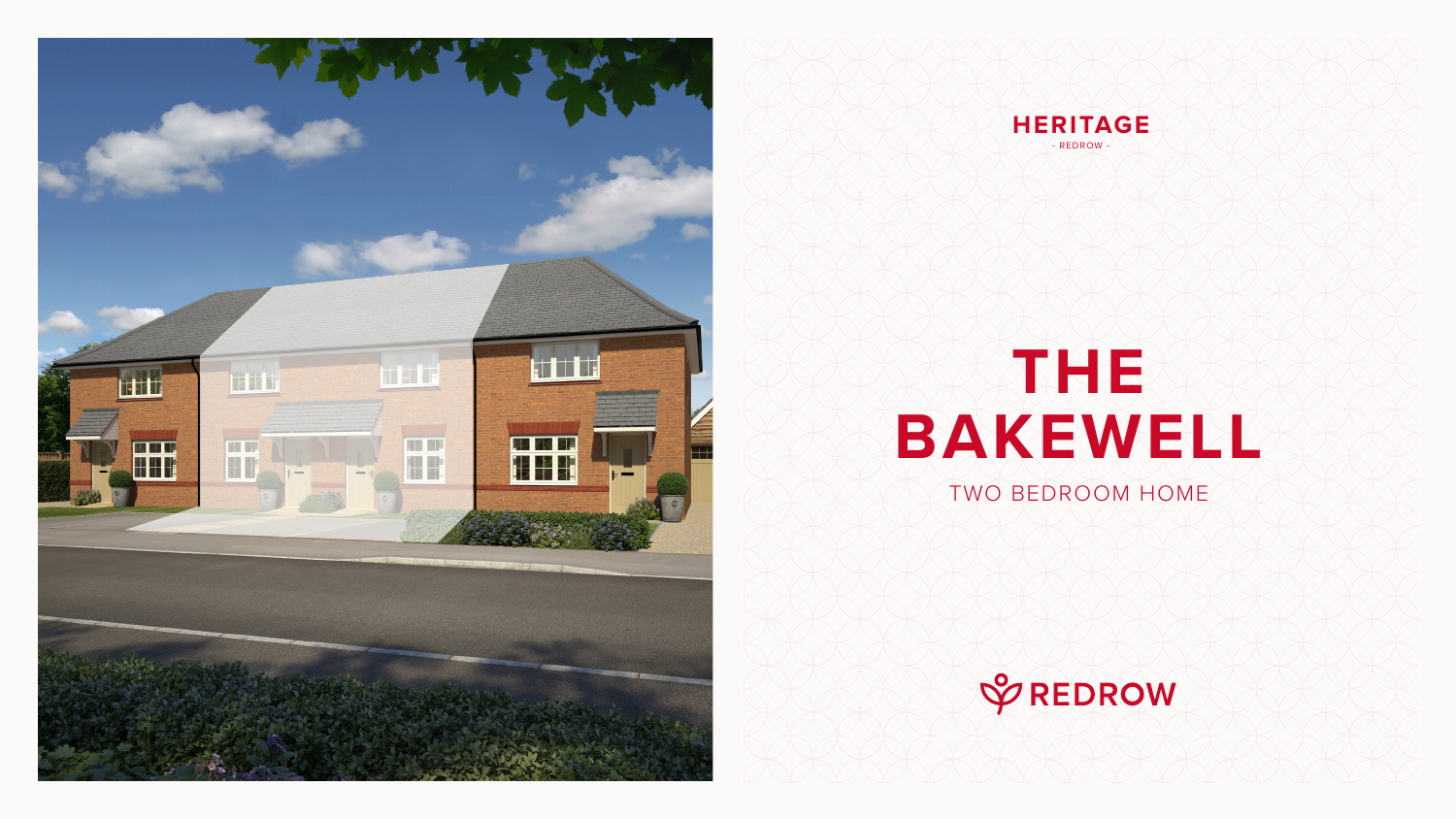### THE BAKEWELL **GROUND FLOOR**







- Dimensions start
- **ST** Storage cupboard
- **WM** Washing machine space
- **DW** Dishwasher space





#### **KEY**

- $\frac{100}{100}$  Hob
- **OV** Oven
- **FF** Fridge/freezer
- **TD** Tumble dryer space